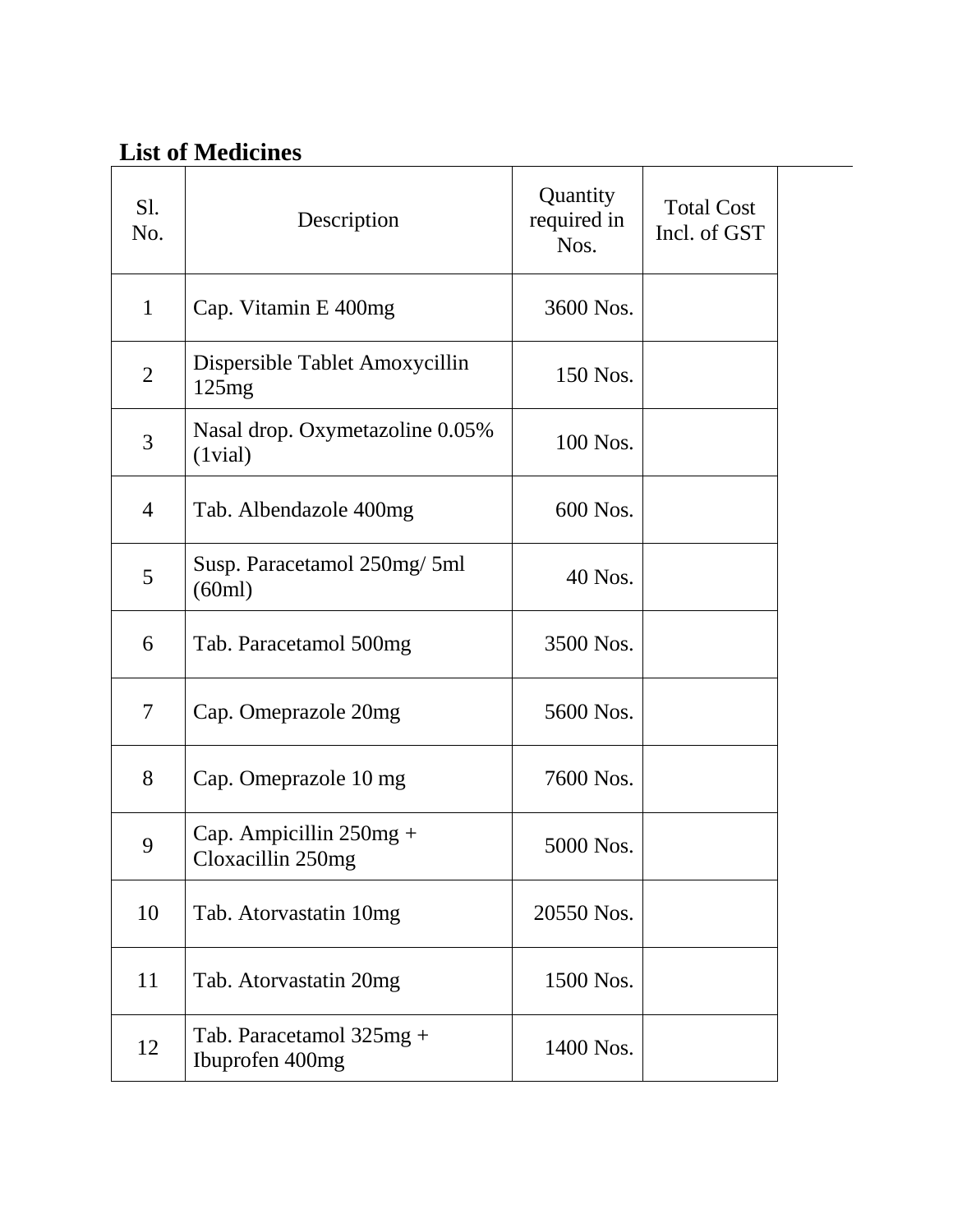| Sl.<br>No. | Description                                  | Quantity<br>required in<br>Nos. | <b>Total Cost</b><br>Incl. of GST |
|------------|----------------------------------------------|---------------------------------|-----------------------------------|
| 13         | Cap. Doxycycline 100mg                       | 700 Nos.                        |                                   |
| 14         | Tab. Tinidazole 500mg                        | 1500 Nos.                       |                                   |
| 15         | Tab. Metronidazole 200mg                     | 45 Nos.                         |                                   |
| 16         | Tab. Metronidazole 400mg                     | 600 Nos.                        |                                   |
| 17         | Tab. Fluconazole 150mg                       | 150 Nos.                        |                                   |
| 18         | Tab. Paracetamol 500mg +<br>Domperidone 20mg | 600 Nos.                        |                                   |
| 19         | Tab. Losartan 25mg                           | 500 Nos.                        |                                   |
| 20         | Tab. Losartan 50mg                           | 21000 Nos.                      |                                   |
| 21         | Cap. Amoxcillin 500mg                        | 3000 Nos.                       |                                   |
| 22         | Tab. Atenolol 50mg                           | 5250 Nos.                       |                                   |
| 23         | Tab. Cephalexin 250mg                        | 250 Nos.                        |                                   |
| 24         | Cap. Vitamin D3 60000 IU                     | 600 Nos.                        |                                   |
| 25         | Inj. Gentamycin 10mg / ml (1amp)             | 200 Nos.                        |                                   |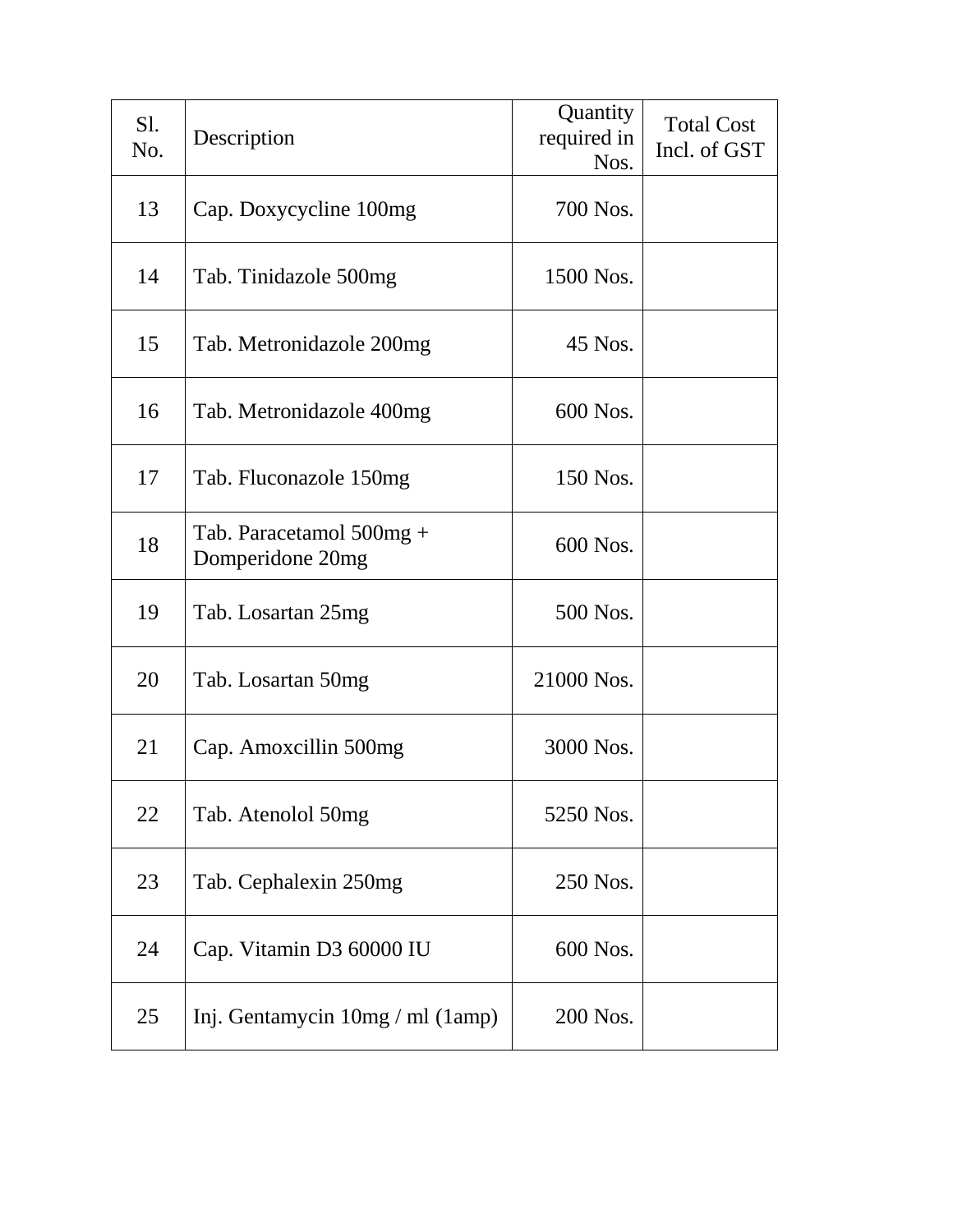| Sl.<br>No. | Description                                                 | Quantity<br>required in<br>Nos. | <b>Total Cost</b><br>Incl. of GST |
|------------|-------------------------------------------------------------|---------------------------------|-----------------------------------|
| 26         | Inj. Diclofenac $25mg / ml$ (1amp)                          | 250 Nos.                        |                                   |
| 27         | Tab. Metformin 500 SR                                       | 10050 Nos.                      |                                   |
| 28         | Tab. Atorvastatin 10mg +<br>Fenofibrate 160mg               | 1800 Nos.                       |                                   |
| 29         | Tab. Etophylline $77mg +$<br>Theophylline IP23mg            | 600 Nos.                        |                                   |
| 30         | Tab. Etophylline $115mg +$<br>Theophylline 35mg SR          | 300 Nos.                        |                                   |
| 31         | Tab. Etophylline $231 \text{ mg} +$<br>Theophylline 69mg SR | 300 Nos.                        |                                   |
| 32         | Tab. Telmisartan 40mg                                       | 2300 Nos.                       |                                   |
| 33         | Tab. Pheniramine Maleate 25mg                               | 75 Nos.                         |                                   |
| 34         | Tab. Bromhexine HCI 8mg                                     | 6000 Nos.                       |                                   |
| 35         | Tab. Diethyl carbamazine 100mg                              | 400 Nos.                        |                                   |
| 36         | Tab. Ferrous fumarate $150mg +$<br>Folic Acid 0.2mg         | 8100 Nos.                       |                                   |
| 37         | Dispersible TAblet Amoxycillin<br>250mg                     | 600 Nos.                        |                                   |
| 38         | Tab. Metoclopramide HCL IP<br>10mg                          | 200 Nos.                        |                                   |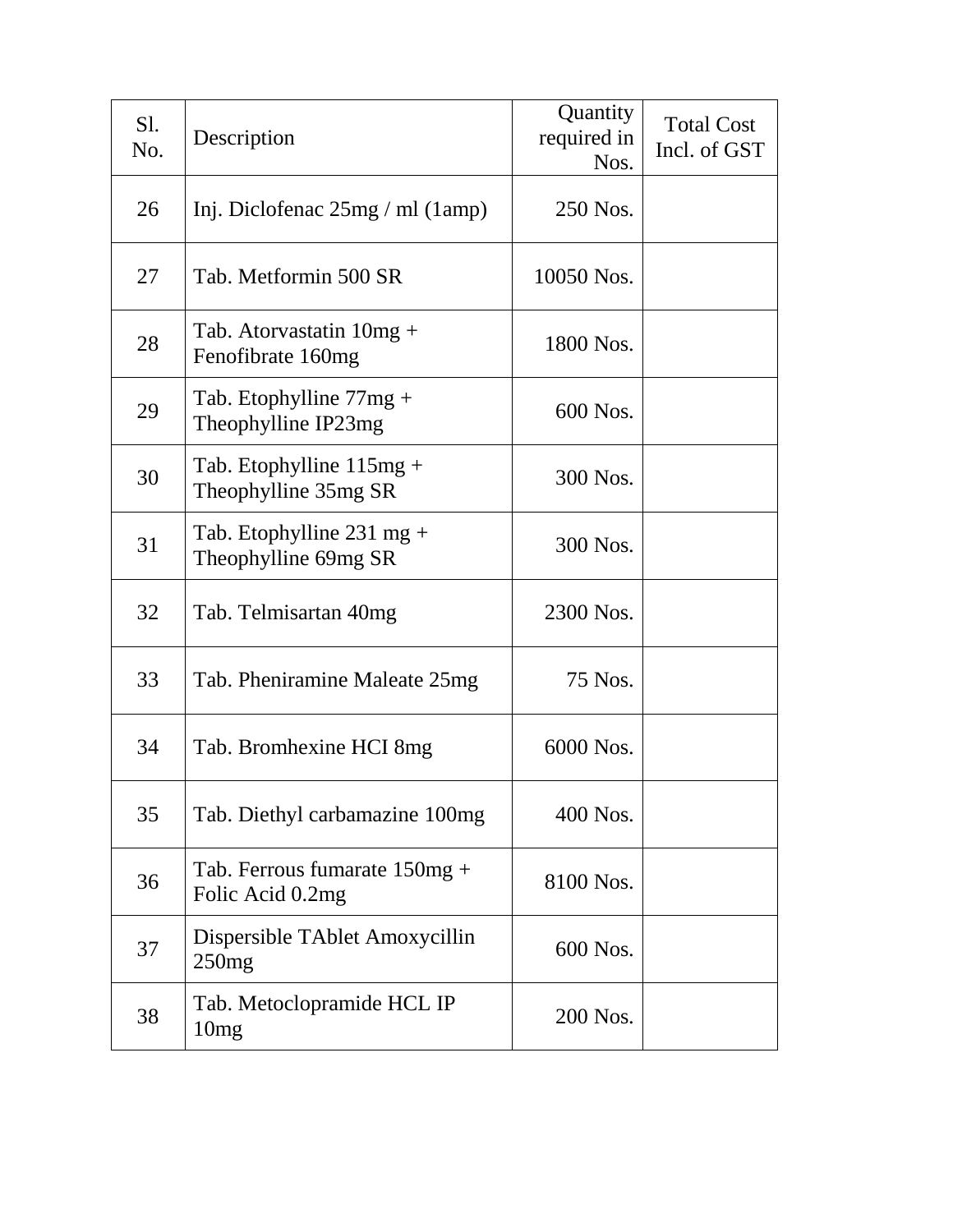| Sl.<br>No. | Description                                           | Quantity<br>required in<br>Nos. | <b>Total Cost</b><br>Incl. of GST |
|------------|-------------------------------------------------------|---------------------------------|-----------------------------------|
| 39         | Tab. Famotidine 20mg                                  | 3700 Nos.                       |                                   |
| 40         | Tab. Famotidine 40mg                                  | 12000 Nos.                      |                                   |
| 41         | Inj. Betamethasone 4mg/ ml<br>(1amp)                  | 16 Nos.                         |                                   |
| 42         | Inj. Dicyclomine 10mg/ml (1amp)                       | 50 Nos.                         |                                   |
| 43         | Inj. Pantaprazole 40mg (1amp)                         | 20 Nos.                         |                                   |
| 44         | Tab. Metrformin 1g SR                                 | 10000 Nos.                      |                                   |
| 45         | Tab. Pantoprazole 40mg                                | 2500 Nos.                       |                                   |
| 46         | Tab. Ramipril 2.5mg                                   | 2025 Nos.                       |                                   |
| 47         | Tab. Ramipril $2.5mg +$<br>Hydrochlorothiazide 12.5mg | 300 Nos.                        |                                   |
| 48         | Cap. Loperamide 2mg                                   | 100 Nos.                        |                                   |
| 49         | Tab. Calcium Citrate $250mg +$<br>Vitamin D3          | 450 Nos.                        |                                   |
| 50         | Tab. Metoprolol 50mg Extended<br>Release              | 1800 Nos.                       |                                   |
| 51         | Tab. Diclofenac SR 100mg                              | 225 Nos.                        |                                   |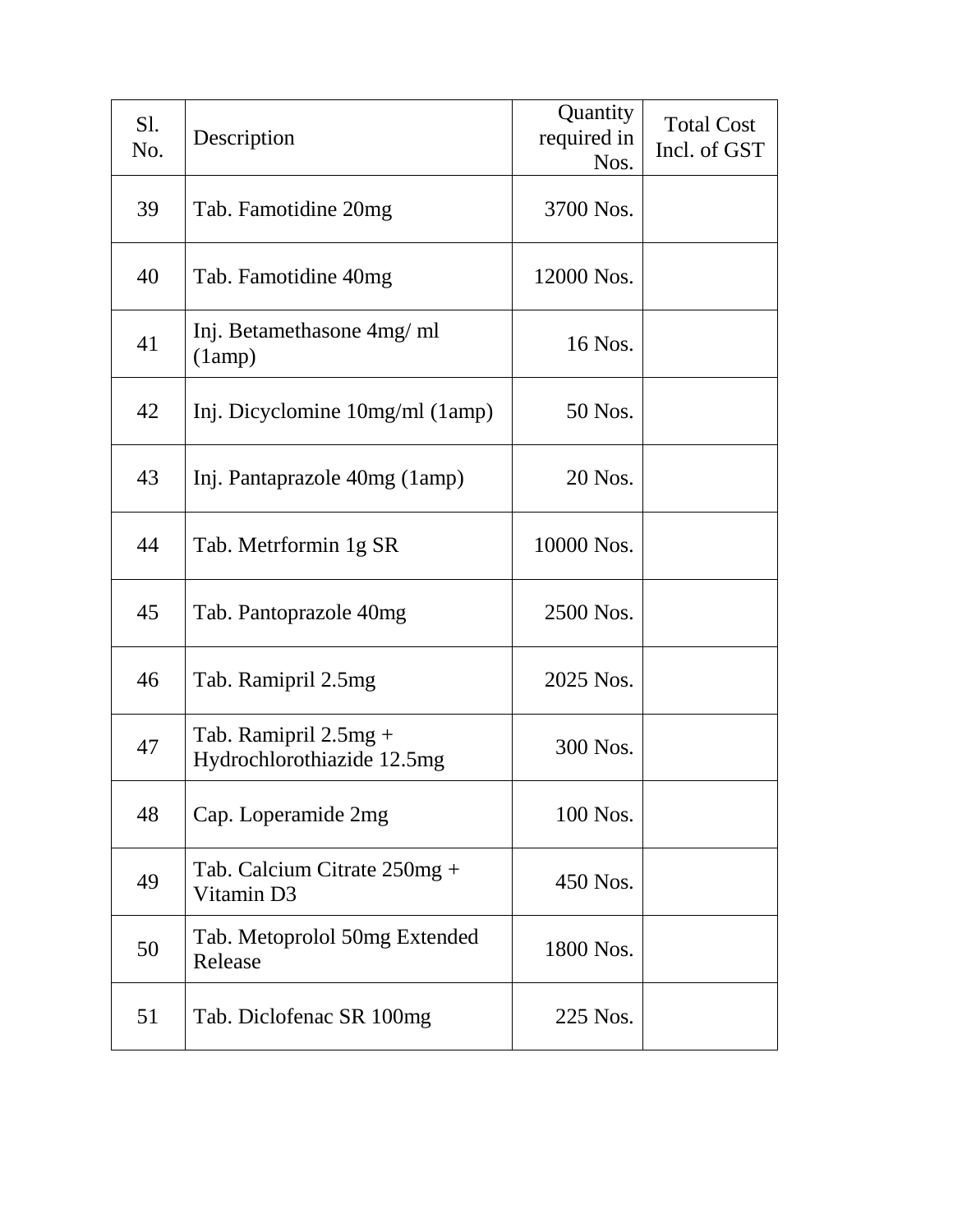| Sl.<br>No. | Description                                                                                        | Quantity<br>required in<br>Nos. | <b>Total Cost</b><br>Incl. of GST |
|------------|----------------------------------------------------------------------------------------------------|---------------------------------|-----------------------------------|
| 52         | Inj. Methylcobalamine $1000mcg +$<br>Niacinamide $100mg + Pyridoxine$<br>100mg/2ml (1amp)          | 60 Nos.                         |                                   |
| 53         | IV set                                                                                             | 50 Nos.                         |                                   |
| 54         | Ciproflozxain 0.3% W/V Eye/ear<br>drops (1 vail)                                                   | 200 Nos.                        |                                   |
| 55         | Povidone iodine ointment 5%<br>$125gm$ (1tube)                                                     | 300 Nos.                        |                                   |
| 56         | Silver sulphadiazine Cream 1%<br>$15g$ (1tube)                                                     | 50 Nos.                         |                                   |
| 57         | Oint Bacitracin $400$ IU +<br>Neomycin $3.5 \text{ mg} + \text{Polymcin}$<br>5000IU $20g(1)$ tube) | 50 Nos.                         |                                   |
| 58         | Miconazole $2\%$ W/W $20g$ (1tube)                                                                 | 200 Nos.                        |                                   |
| 59         | Diclofenac gel $1\%$ + Methyl<br>salicylate + Menthol $30g(1)$ tube)                               | 500 Nos.                        |                                   |
| 60         | SYRINMGES 2ML 23 GX1<br>Needle (1 piece)                                                           | 700 Nos.                        |                                   |
| 61         | Inj: Lignocaine HCL 2% 30ml<br>(1amp)                                                              | 3 Nos.                          |                                   |
| 62         | Cap. Vitamin D3 2000IU                                                                             | 3000 Nos.                       |                                   |
| 63         | Tab. Ramipril $5mg +$<br>Hydrichlorothiazide 12.5mg                                                | 4350 Nos.                       |                                   |